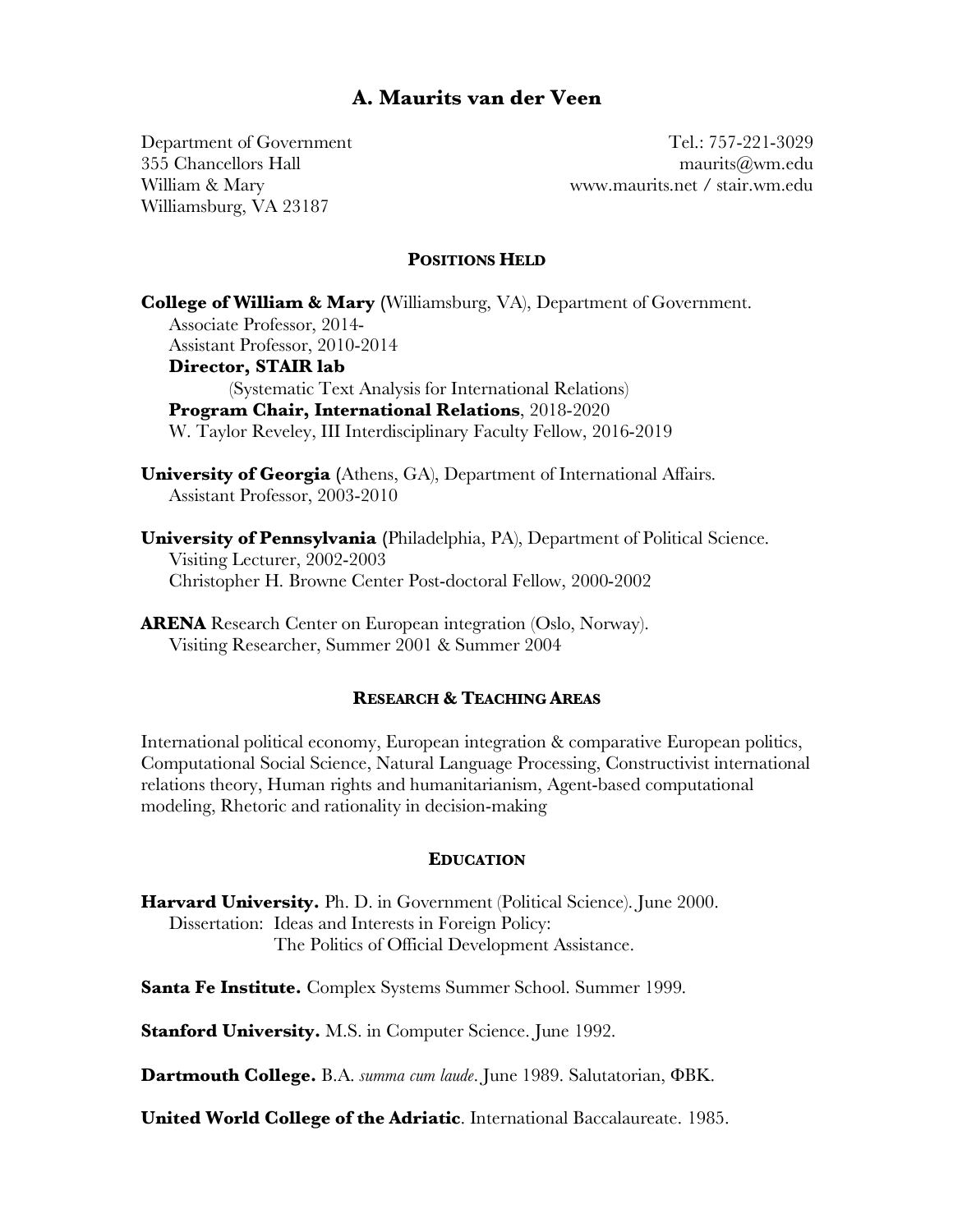**(**\* = undergraduate student co-authors)

# **Books**

2022. *Covering Muslims: American newspapers in comparative perspective.* With Erik Bleich. New York, NY. Oxford University Press.

2011. *Ideas, Interests, and Foreign Aid.* Cambridge, UK: Cambridge University Press. *Britain and EU membership in context: Imagined European communities since 1950.* (in process)

# **Peer reviewed journal articles**

- 2021. Bleich, Erik, Jeffrey Carpenter, and A. Maurits van der Veen. "Assessing the effect of media tone on attitudes toward Muslims: Evidence from an online experiment." *Politics and Religion*, forthcoming.
- 2021. van der Veen, A. Maurits and Erik Bleich. "Atheism in US and UK newspapers: Negativity about non-belief and non-believers." *Religions*, 12(5): 291 (doi: 10.3390/rel12050291).
- 2021 (published online 2018). Bleich, Erik, James Callison\*, Georgia Grace Edwards\*, Mia Fichman\*, Erin Hoynes\*, Razan Jabari\*, and A. Maurits van der Veen. "The good, the bad, and the ugly: A corpus linguistics analysis of U.S. newspaper coverage of Latinx, 1996-2016", *Journalism,* 22(6): 1522-1539 (doi: 10.1177/1464884918818252).

• Write-up in the *Washington Post*'s Monkey Cage, Jan 23, 2019: "Sure, a lot of newspaper coverage of Latinos is negative — but not when it comes to cultural achievements." (https://www.washingtonpost.com/news/monkeycage/wp/2019/01/23/sure-a-lot-of-newspaper-coverage-of-latinos-is-negative-butnot-when-it-comes-to-cultural-achievements/)

- 2021 (published online 2018). Bleich, Erik, and A. Maurits van der Veen. "Media portrayals of Muslims: A comparative sentiment analysis of American newspapers, 1996-2015." *Politics, Groups, and Identities*, 9(1): 20-39 (doi: 10.1080/21565503.2018.1531770; published online 2018-11-08).
	- Write-up in the *Washington Post*'s Monkey Cage, Dec. 20, 2018: "Newspaper coverage of Muslims is negative. And it's not because of terrorism." (https://www.washingtonpost.com/news/monkey-cage/wp/2018/12/20/ newspaper-coverage-of-muslims-is-negative-and-its-not-because-of-terrorism)
- 2020. Bleich, Erik, Mira Chug\*, Adrienne Goldstein\*, Amelia Pollard\*, Varsha Vijayakumar\*, and A. Maurits van der Veen. "Afro-pessimist or Africa rising? US newspaper coverage of Africa, 1994-2018", *Journalism Studies*, 21(13): 1775-1794 (doi: 10.1080/1461670X.2020.1790027).
- 2018. Bleich, Erik, Julien Souffrant\*, Emily Stabler\*, and A. Maurits van der Veen. "Media coverage of Muslim devotion: A four-country analysis of newspaper articles, 1996-2016." *Religions*, 9(8): 247 (doi: 10.3390/rel9080247).
	- Write-up in the *Washington Post*'s Monkey Cage, Oct. 17, 2018: "Most news coverage of Muslims is negative. But not when it's about devotion." (https://www.washingtonpost.com/news/monkey-cage/wp/2018/10/17/mostnews-coverage-of-muslims-is-negative-but-not-when-its-about-devotion/)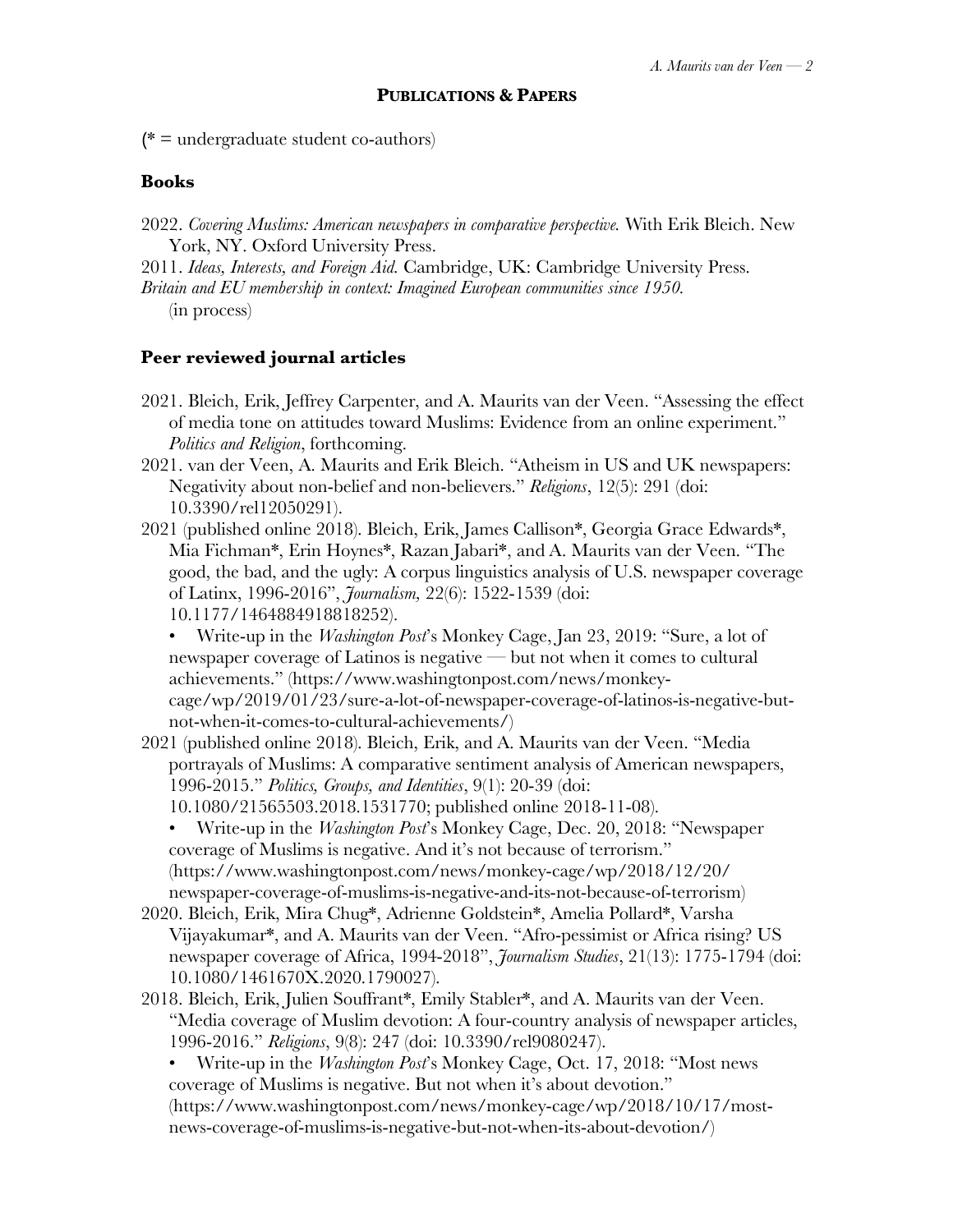- 2016. Fifty years of public (dis-)satisfaction with European governance: issue-specific preferences, Europeanization, and support for the EU. *Journal of Contemporary European Research*, 12(1): 566-590
- 2014. "Enlargement and the anticipatory deepening of European integration." *Journal of European Public Policy*, 21(5): 761-775 (doi: 10.3390/rel9080247).
- 2005. Rousseau, David L., and Maurits van der Veen. "The Emergence of a Shared Identity: An Agent-Based Computer Simulation of Idea Diffusion." *Journal of Conflict Resolution*, 49(5): 686-712, October.
- 2001. van der Veen, A. Maurits, Ian S. Lustick, and Dan Miodownik. "Studying Performance and Learning with ABIR: The Effects of Knowledge, Mobilizing Agents, and Predictability." *Social Science Computing Review*, 19(3): 263-279, Fall 2001.

*Under review*

- Jun, Sora, Rosalind M. Chow, A. Maurits van der Veen, and Erik Bleich. "Chronic frames of social inequality: How mainstream media frame race, gender, and wealth inequality." (revise & resubmit, *PNAS*)
- Bleich, Erik, Amelia Pollard\*, and A. Maurits van der Veen. "Looking in the Mirror: US and French Coverage of Black Lives Matter in France." (revise & resubmit, *International Journal of Press/Politics*)
- Phillips, Blake\*, and A. Maurits van der Veen. "Ghostwriters on the Supreme Court: Identifying the authors of Supreme Court decisions." (under review, *American Journal of Political Science*).
- van der Veen, A. Maurits, and Erik Bleich. "Automated sentiment analysis for the social sciences: A domain-independent, lexicon-based approach." (under review, *PLOS One*).

# **Book chapters**

- 2014. "The power of terrorism frames: Responses to non-Islamist lone-wolf terrorism in Europe," pp. 74-91 in Daniela Pisoiu, ed. *Arguing counterterrorism: New perspectives.* New York: Routledge.
- 2012. van der Veen, A. Maurits, and David Laitin. "Modeling the Evolution of Ethnic Demography." pp. 277-311 in Kanchan Chandra, ed. *Constructivist theories of ethnic politics*. Oxford: Oxford University Press.
- 2012. Laitin, David, and A. Maurits van der Veen. "Ethnicity and Pork: A Virtual Test of Causal Mechanisms." pp. 341-358 in Kanchan Chandra, ed. *Constructivist theories of ethnic politics*. Oxford: Oxford University Press.
- 2012. van der Veen, A. Maurits and Christopher S. Allen. "European Integration, Social Protection, and the Lisbon Agenda." pp. 53-73 in Mitchell P. Smith, ed. *Europe and National Economic Transformation: The EU after the Lisbon Decade.* New York: Palgrave Macmillan.
- 2005. "The Purpose of the European Union: Framing European Integration," pp. 88-107 in Erik Jones and Amy Verdun, eds. *The Political Economy of European Integration: Theory and Analysis.* New York: Routledge.

## **Other publications**

2022. van der Veen, A. Maurits and Erik Bleich. "What Did 9/11 Mean for U.S. Media Coverage of Muslims and Islam?" *Brown Journal of World Affairs* 28(1).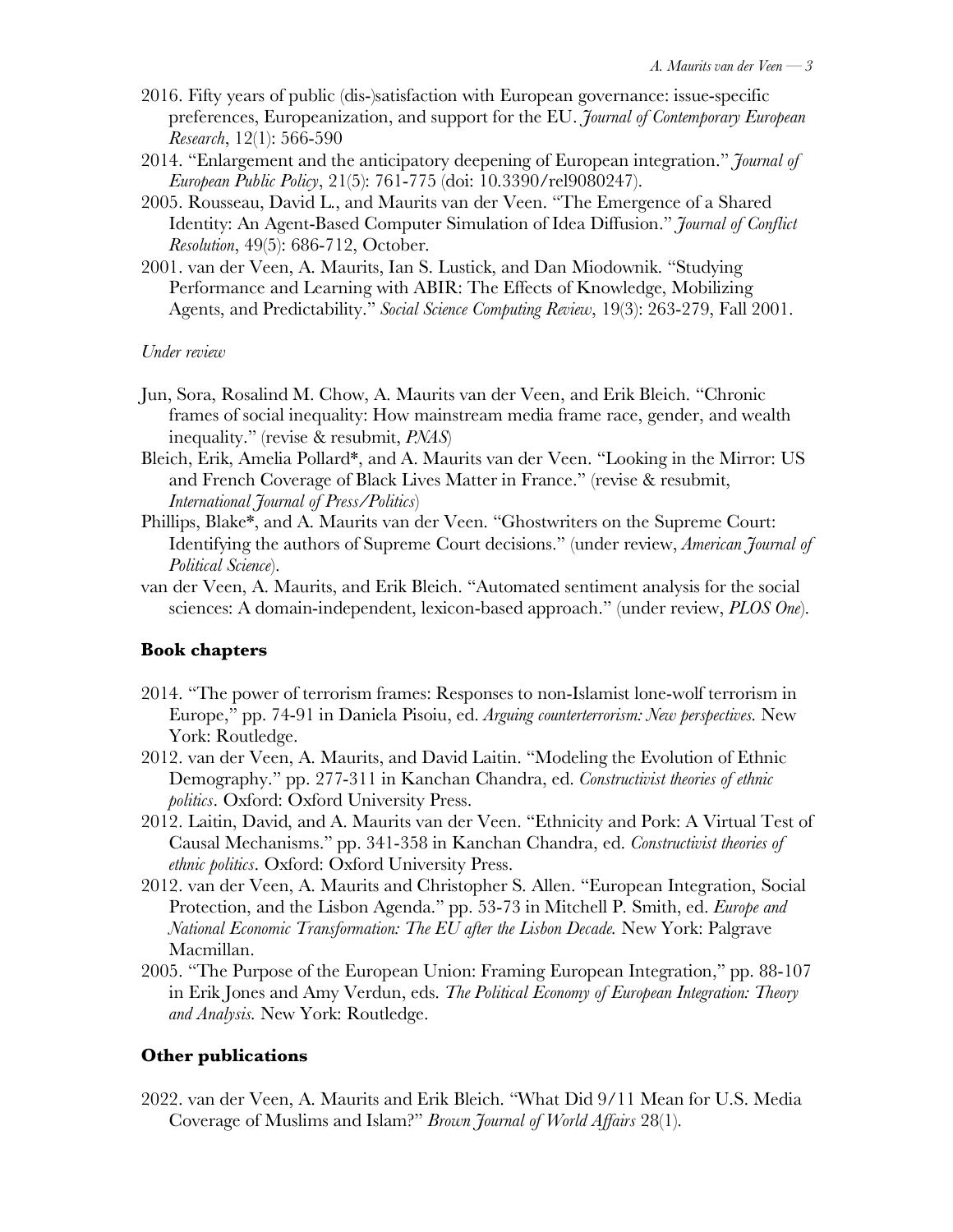- 2021. Bleich, Erik, Emma Brown\*, Abigail Chang\*, Lukas Kauth\*, Kai Milici\*, Nicolas Pantelick\*, Emily Wander\*, and A. Maurits van der Veen. "Report on Media Portrayals: 2020 Newspaper Coverage of African Americans, Asian Americans, Native Americans, Latinos, Jews, and Muslims." Middlebury, VT: Middlebury College (Media Portrayals of Minorities Project).
- 2020. Bleich, Erik, Mira Chugh\*, Adrienne Goldstein\*, Lukas Kauth\*, Kai Milici\*, Amelia Pollard\*, Varsha Vijayakumar\*, Emily Wander\*, and Maurits van der Veen. "Report on Media Portrayals: 2019 Newspaper Coverage of African Americans, Asian Americans, Native Americans, Latinos, Jews, and Muslims." Middlebury, VT: Middlebury College (Media Portrayals of Minorities Project).
	- Write-up in the *Washington Post*'s Monkey Cage, Oct 2, 2020: "How do newspapers cover racial and religious minorities? Here's the data." (https://www.washingtonpost.com/politics/2020/10/02/how-do-newspapers-coverracial-religious-minorities-heres-data/)
- 2019. Bleich, Erik, Mira Chugh\*, Adrienne Goldstein\*, Yiyi Jin\*, Julien Souffrant\*, Emily Stabler\*, Maurits van der Veen, and Varsha Vijayakumar\*. "Report on Media Portrayals: 2018 Newspaper Coverage of African Americans, Asian Americans, Latinos, Jews, and Muslims." Middlebury, VT: Middlebury College (Media Portrayals of Minorities Project).

• Write-up in *Newsweek*, Sep. 5, 2019: "Media coverage of Muslims more negative than other minority groups, study finds." (https://www.newsweek.com/muslimsnegative-news-coverage-1457942)

- Write-up in *Religion News*, Sep. 4, 2019: "Report: News coverage of Muslims is more negative than of other minority groups." (https://religionnews.com/2019/09/04/report-news-coverage-of-muslims-is-morenegative-than-of-other-minority-groups/)
- 2014. Bleich, Erik and A. Maurits van der Veen. "Taking stock of Muslim immigration successes in Europe."

(https://www.washingtonpost.com/news/monkey-cage/wp/2014/10/03/takingstock-of-muslim-integration-successes-in-europe/)

- 2012. "The European Union as a comparative politics 'case'." Contribution to a forum on "Teaching the EU as part of broader courses." *EUSA Review*, 25(3):5-6.
- 2012. Review of *Evolution, Creationism, and the Battle to Control America's Classrooms* by Michael Berkman and Eric Plutzer (New York: Cambridge University Press, 2010). *Perspectives on Politics* 10(1):155-156.
- 2011. "European Publics and the Lisbon Agenda." *EUSA Review,* 24(1):19-24. Winter.
- 2010. "Ireland Votes 'No', then 'Yes', Once More: The Lisbon Treaty Referenda." *EUSA Review,* 23(1):15-18. Winter.
- 2009. "The European Parliament Elections of 2009: A First Assessment." *EUSA Review* 22(3): 18-22. Summer.
- 2007. "If at First You Don't Succeed, Try, Try Again? Prospects for Referenda on the EU Constitution in France and the Netherlands." *EUSA Review* 20(2):21-25. Spring.
- 2007. "Framing Anti-Terrorism Policies: Debates in the United Kingdom and the Netherlands" *Occasional Papers* #2, Dept. of International Affairs, University of Georgia.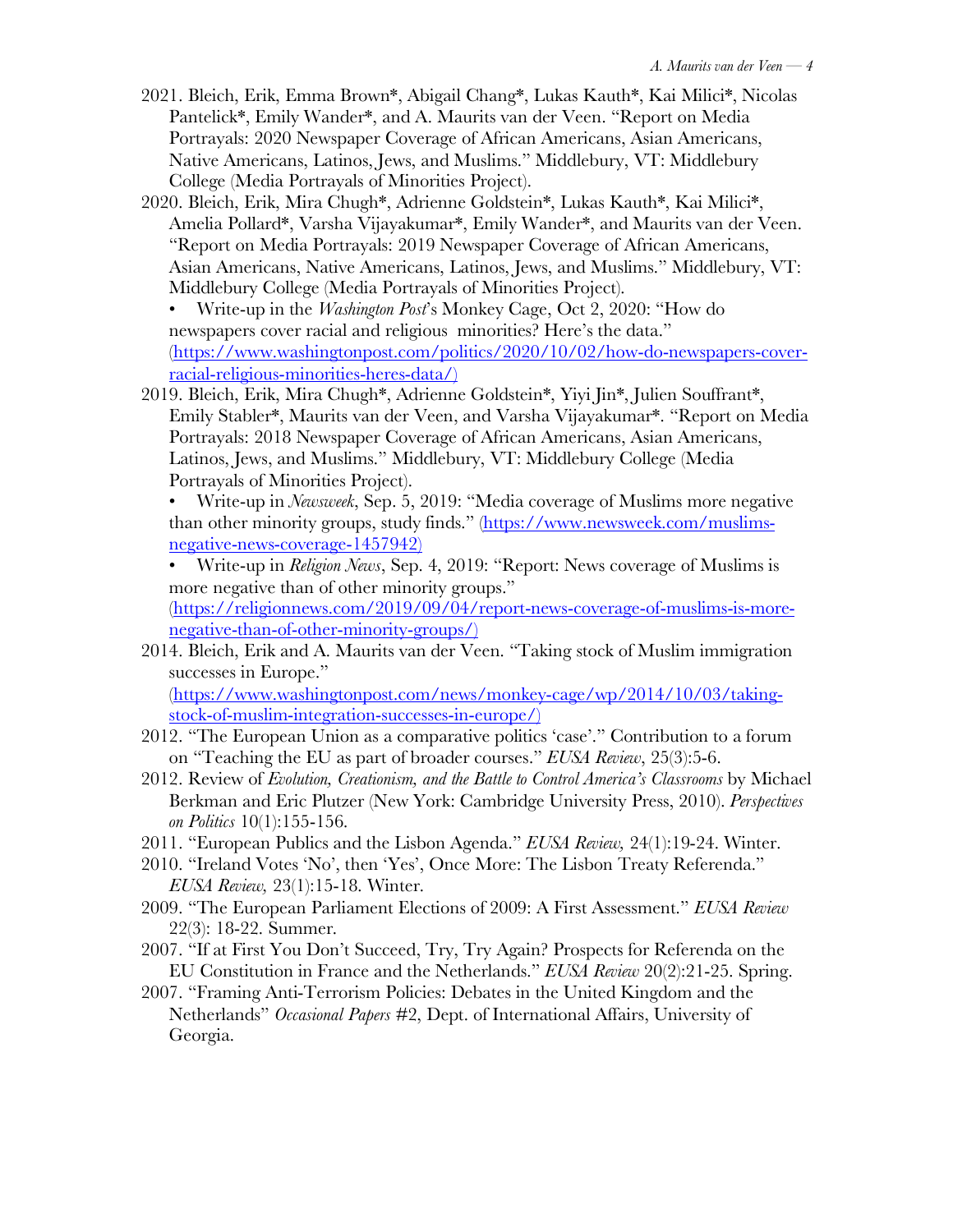- 2007. Response to a *New York Times* column by John Tierney, "Where Cronies Dwell." Published in the *New York Times*, Oct. 12, 2005. Republished in Lunsford, Andrea A., John J. Ruszkiewicz, and Keith Walters. *Everything's an Argument, with Readings.* Boston: Bedford / St. Martin's, p. 973.
- 2002. Review of *The Dynamics and Evolution of Social Systems: New Foundations of a Mathematical Sociology* by Jürgen Klüver (Dordrecht: Kluwer, 2000). *Journal of Artificial Societies and Social Simulation,* 5(4), Fall.
- 2000. Lustick, Ian S., Dan Miodownik, and Maurits van der Veen. "Studying Performance and Learning with ABIR: A Research Note." Published in *Proceedings of Agent 2000 — The Simulation of Social Agents: Architectures and Institutions*, Chicago, October.
- 1995. Erik Bleich and Maurits van der Veen. "Maastricht and the Social Protocol: The perspective of the European citizen." Working paper WP61, Center for European Studies, Harvard University.

#### **Invited & conference presentations, 2010-**

- "Beholding the backsliders: European media coverage of Hungary and Poland" Presented at the Annual conference of the American Political Science Association, Seattle, WA, October 2021.
- "Measuring emotions in texts: A new approach to lexicon generation." Presented at the Politics and Computational Social Science Conference, August 2021.
- Bleich, Erik J., Jeffrey Carpenter, and A. Maurits van der Veen. "The effects of media tone on attitudes toward Muslims: An online experiment." Presented at the Annual conference of the American Political Science Association, September 2020.
- "Translation for the rest of us: Usable word-level translation for automated text analysis." Presented at the Politics and Computational Social Science Conference, August 2020.
- Foster, Margaret, Tana Johnson, and Maurits van der Veen. "Networks of divergence? Negotiating blocs in international politics." Presented at the Politics and Computational Social Science Conference, August 2020.
- "The meaning of populism: Locating concepts in semantic space across contexts." Annual conference of the American Political Science Association, Washington, DC, August 2019 & Quantitative Text Analysis – Dublin, June 2019.
- "National media and the EU: Measuring the European Public Sphere." APSA Preconference on Politics and Computational Social Science, Georgetown University, Washington, DC, August 2019 & Annual conference of the Midwest Political Science Association, Chicago, IL, April 2019.
- Bleich, Erik, Adrienne Goldstein\*, and Maurits van der Veen. "Why so negative? Newspaper coverage of Muslims in Britain in comparative perspective." Annual conference of the Council on European Studies, Madrid, June 2019.
- "Human Trafficking in the Media: Conceptual Clarity or Muddying the Waters?" Annual conference of the Council on European Studies, Madrid, June 2019.
- Desmarais, Sam\*, Samyuktha Mahadevan\*, and A. Maurits van der Veen. 2019. "Foreign aid debates in the U.S. Congress: Partisanship, morality, and sentiment." Annual conference of the Midwest Political Science Association, Chicago, IL.
- "Imagined conflicts: Anger at the EU and its member states in the United Kingdom." Duke University, September 2018.
- Mahadevan, Samyuktha\*, Sam Desmarais\*, and A. Maurits van der Veen. 2018.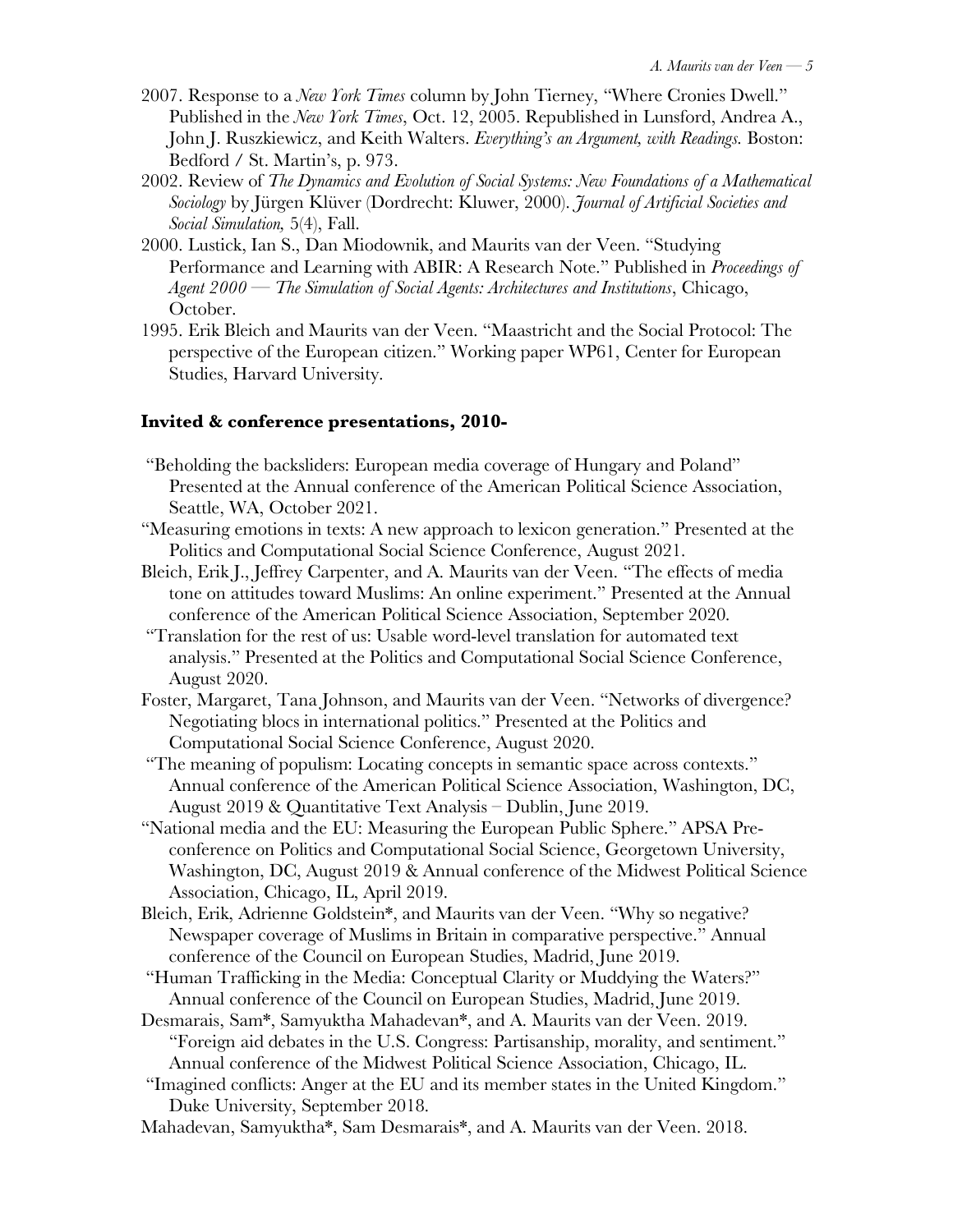"Foreign aid in the U.S. Congress: Key partisan features of Congressional debates." Annual conference of the Midwest Political Science Association, Chicago, IL.

- "Measuring the nature and contents of discourse: Automated measurement of concepts in texts." APSA Pre-conference on Politics and Computational Social Science, Northeastern University, Boston, MA, August 2018.
- "Brexit and the politics of xenophobia: The British press, the European Union, and immigration." Middlebury College, March 2018.
- "Human trafficking in the media: Conceptual clarity or muddying the waters?" Workshop on the Migration-Human trafficking nexus, Boston University, October 2017.
- "Framing the EU: The British press, the European Union, and immigration." Annual conference of the American Political Science Association, San Francisco, September 2017.
- "Media, politicians, and the refugee crisis in the European Union." European Union Studies Association, Miami, May 2017; earlier version presented at a workshop on "Fortress Europe or E Pluribus Unum? Multilevel Governance and the Governance of Migration and Asylum in the EU", Chicago, IL. September 2016.
- "Media portrayals of minorities: Muslims, Jews, and Catholics in U.S. newspapers, 1996- 2015." (with Erik Bleich) Annual Conference of the American Political Science Association, Philadelphia, PA. September 2016.
- "Aid to refugees and aid to their host countries: Symbiosis or competition?" Annual Conference of the American Political Science Association, Philadelphia, PA. September 2016.
- "British MPs and the EU: Framing European integration in the House of Commons." Amsterdam Text Analysis Conference, June 2016.
- "Resilient Europe? The impact of the financial and refugee crises on solidarity and shared identity among EU member states." Annual Conference of the Council for European Studies, Philadelphia, PA. April 2016.
- "Patterns and changes in British media coverage of Muslims, 1996-2015." (with Erik Bleich) Annual Conference of the International Studies Association, Atlanta, GA. March 2016.
- "Aid to refugees and development assistance: Symbiosis or competition?" Annual Conference of the International Studies Association, Atlanta, GA. March 2016.
- "Measuring the tone of the news: Challenges for unsupervised sentiment analysis." Colloquium, Department of Computer Science, College of William & Mary, November 2015.
- "Coding the tone of political texts: Towards a more fine-grained analysis." New Directions in Text as Data conference, New York University, October 2015.
- "Public knowledge of and (dis-)satisfaction with European governance." Annual conference of the American Political Science Association, San Francisco, CA, September 2015.
- "Media portrayals of minorities: Muslims in British newspapers." (with Erik Bleich) Annual conference of the American Political Science Association, San Francisco, CA, September 2015.
- "Europeans and euro-bailouts: Sub-national variation in support for cross-national solidarity." Biennial meeting of the European Union Studies Association, Boston, MA, March 2015.
- "Patterns in foreign aid in the aftermath of natural disasters." (with Elsa Voytas). Annual conference of the International Studies Association, New Orleans, LA, February 2015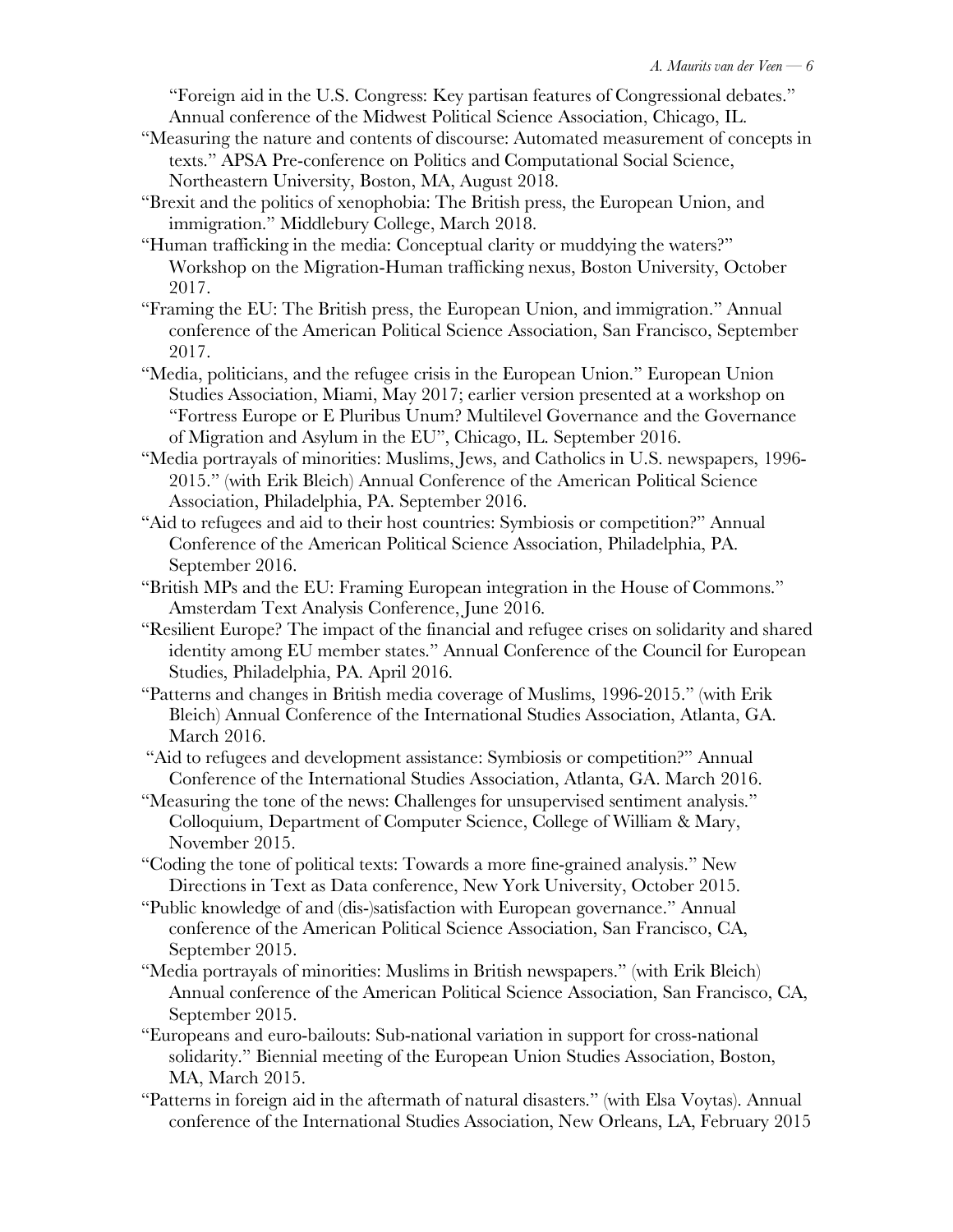*and* Annual conference of the MPSA, Chicago, IL, March 2015.

- "The sub-national geography of international solidarity: Europeans and euro-bailouts." Annual conference of the American Political Science Association, Washington, DC, August 2014.
- "Media portrayals of minorities: Muslims in British newspapers 1996-2012" (with Erik Bleich) Annual conference of the Council on European Studies, Washington, DC, March 2014.
- "Solidarity with whom? Support for bailouts across the European Union." Annual conference of the American Political Science Association, Chicago, IL, August 2013.
- "Enlargement and the deepening of European integration." European Union Studies Association biennial conference, Baltimore, MD, April 2013; Jean Monnet Workshop on Widening and Deepening, Rutgers University, 4-5 May 2012.
- "Knowledge about and support for the European Court of Justice." European Union Studies Association biennial conference, Baltimore, MD, April 2013.
- "Believing in the euro? Public attitudes towards the euro during the financial crisis." Annual conference of the International Studies Association, San Francisco, CA, March 2013.
- "Fifty years of public (dis-)satisfaction with European governance." Jean Monnet Workshop on European governance, York University, 13-14 September 2012.
- "Who really cares, and why? Explaining public attitudes towards development assistance." Council on European Studies, Boston, MA, March 2012 & International Studies Association, San Diego, CA, April, 2012
- "Whose Democratic Deficit? National Opinions about EU Legitimacy." 1st annual conference of the European Political Science Association, Dublin, Ireland, June 2011 & Council of European Studies conference, Barcelona, Spain, June 2011.
- "A Beacon in the Storm? Economic Uncertainty and Support for Monetary Integration."

1st annual conference of the European Political Science Association, Dublin, Ireland, June 2011.

"Frames and Reversion Points: Explaining Vote Choice in European Referenda." Biennial conference of the European Union Studies Association, Boston, MA, March 2011.

"Measuring European Identity among EU Member State Publics." Annual conference of the American Political Science Association, Washington, DC, September 2010.

"Measuring European Identity among EU Member State Publics." Ibid.

## **TEACHING**

# **College of William & Mary.** 2010-present.

International Political Economy, Politics of European Integration, Theory and History in International Relations, International Relations in Disciplinary Perspective, Introduction to International Politics, Data Science for the Social Sciences & Humanities, Politics of the euro (seminar), Politics of the refugee crisis in Europe (seminar), Human Rights and Humanitarianism (seminar), International Distributive Justice (seminar), Darwinian Evolution in Politics and Society (seminar), Berlusconi's Italy (1 credit), Senior Honors Seminar

## **University of Georgia.** 2003-2010.

*Graduate*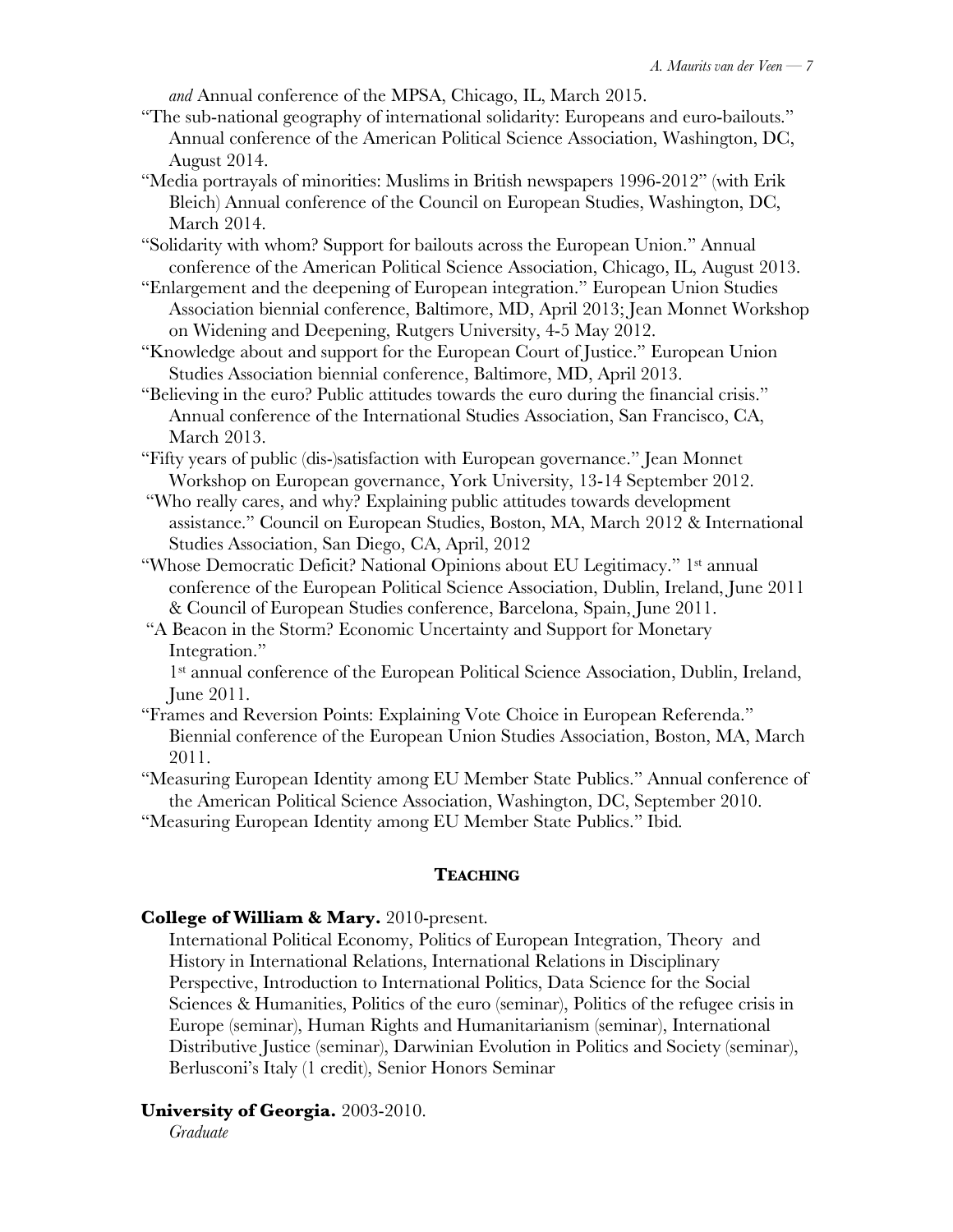International Relations Theory Field Seminar, International Political Economy European Union Politics *Undergraduate* International Political Economy, Politics of the European Union, Human Rights and Humanitarianism, Globalization and Distributive Justice, Post-Industrial Democracies, Introduction to International Relations, Introduction to Global Issues, Politics and Propaganda in Cartoons

# **University of Pennsylvania.** 2000-2003.

*Graduate/Undergraduate* Politics of the European Union, Politics of International Humanitarianism *Undergraduate* International Political Economy, IR Thesis Seminar, West European Foreign Policy

## **Learning in Retirement,** Athens, GA. 2005-2009.

 $(3-4$  week courses for ≈25 senior citizens) Financial Bubbles Past and Present (2009), Globalization and American Jobs (2008), International Criminal Tribunals (2006), The European Union (2005)

## **APSA Short Course**. Philadelphia, PA 2003.

Agent-Based Modeling

## **GRANTS & FELLOWSHIPS**

- Faculty Summer Research Grant from the College of William & Mary. 2011. \$4000, for research project "Europe is in the eye of the beholder: Grappling with European identity."
- May Seminar Grant from the College of William & Mary (jointly with Helen A. Murphy), 2011. For the development of a new course on Darwinian evolution in politics and the social sciences (taught in Spring & Fall 2012).
- Junior Faculty Research Grant from the University of Georgia Research Foundation. 2005. \$7000 grant for research project "Framing EU Diplomacy: Ideas and National Support for European-level foreign policy."
- Junior Faculty Research Grant from the University of Georgia Research Foundation. 2004. \$6000 grant for research project "Imagined European Unions: Ideas and the Support for EU enlargement and foreign policy."
- Investigator (PI: Ian S. Lustick) on NSF Grant "ITR: Development and Applications of the PS-I Computational Modeling Platform for Problems of Ethnic Conflict, Globalization, State Stability, and Terrorism." 2002.

## **PROFESSIONAL SERVICE**

## **Professional affiliations**

*American Political Science Association, International Studies Association, European Union Studies Association, Dutch Political Science Association (NKWP), Council on European Studies, European Political Science Association.*

## **Association activity**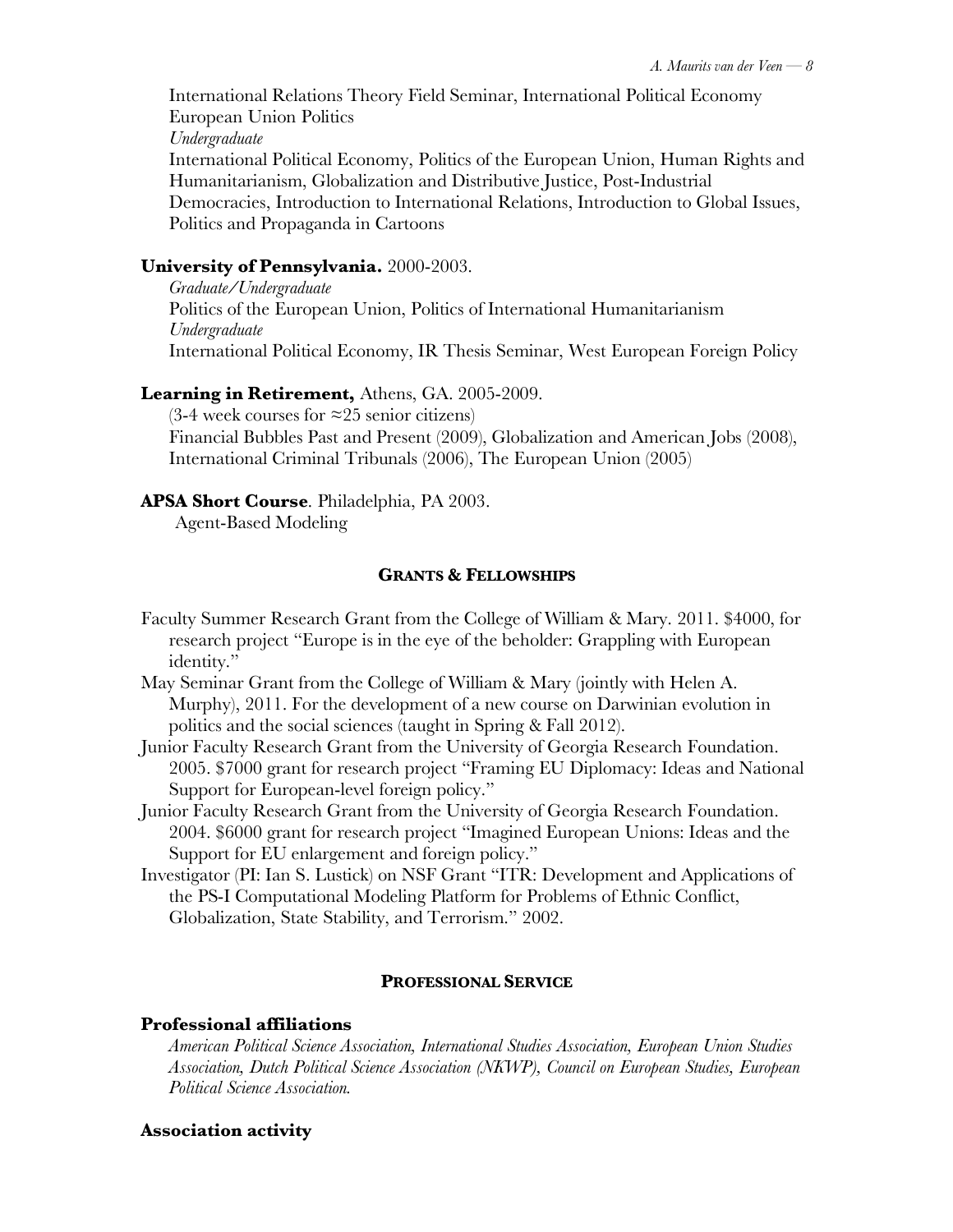Chair, Public Opinion and Participation Section, European Union Studies Association, 2009-2011.

Web-page editor, Foreign Policy section, American Political Science Association, 2000-2004.

#### **Journal reviewer**

*American Political Science Review, International Studies Quarterly, Comparative Political Studies, Journal of Politics, International Political Science Revie*w, *Political Psychology, Journal of European Public Policy, Foreign Policy Analysis, Journal of International Development, International Studies Review, International Journal of Public Opinion Research, Journal of International Relations and Development*

#### **Book manuscript reviewer**

*Cambridge University Press, University of Chicago Press, University of Pennsylvania Press, Lynne Rienner Publishers, Polity Press, Congressional Quarterly Press.*

#### **Conference panel chair & discussant**

QTA-DUB 2019; APSA 2016, 2011; CES 2016, 2006; EUSA 2015; ISA 2018, 2015, 2013, 2008; ECPR-IR 2001.

#### **UNIVERSITY SERVICE**

Program Chair, International Relations, 2018-2020.

Member, Data Science TE search, Department of Government, 2019.

Member, Athletic Policy Advisory Committee, 2015-2018 (Chair, 2016-2018).

Organizer, Department Colloquium, Department of Government, 2015-2018.

Chair, International Relations TE search, Department of Government, 2014.

Program director, William & Mary study abroad in Florence, Italy, summer 2012, 2014, 2016, 2018.

Organizer, Department of Government Faculty Writing Group.

Organizer, Department of Government Colloquium Series, 2015-2017.

Member, Department of Government Faculty Evaluation Committee (elected), 2011- 2013.

#### **ADVISING**

#### **PhD committees**

Johannes Karremans. "State Interests vs. Citizens' Preferences: On Which Side Do (Labour) Parties Stand?" European University Institute, 2017.

Mwita Chacha. "Regional Integration in Africa." UGA, 2011.

- Milward, Mary. "European Union Electoral Support to Transitional and Non-Established Democracies. UGA, 2011.
- Kolemen, Aysuda. 2010. "Worlds of Welfare and Worlds of Discourse: Welfare Discourses in Germany, Sweden, and the U.S." UGA, 2010.
- Choy, Young Seok. 2010. "Explaining North Korean Foreign Policy: Focusing on Human Needs and Prospect Theory. UGA, 2010.
- Nathan W. Freeman. "The International Investor Rights Regime: Domestic Sources of Commitment and Compliance." UGA, 2009.

Michael Jasinski. "Domestic Anarchy and Conflict." UGA, 2008.